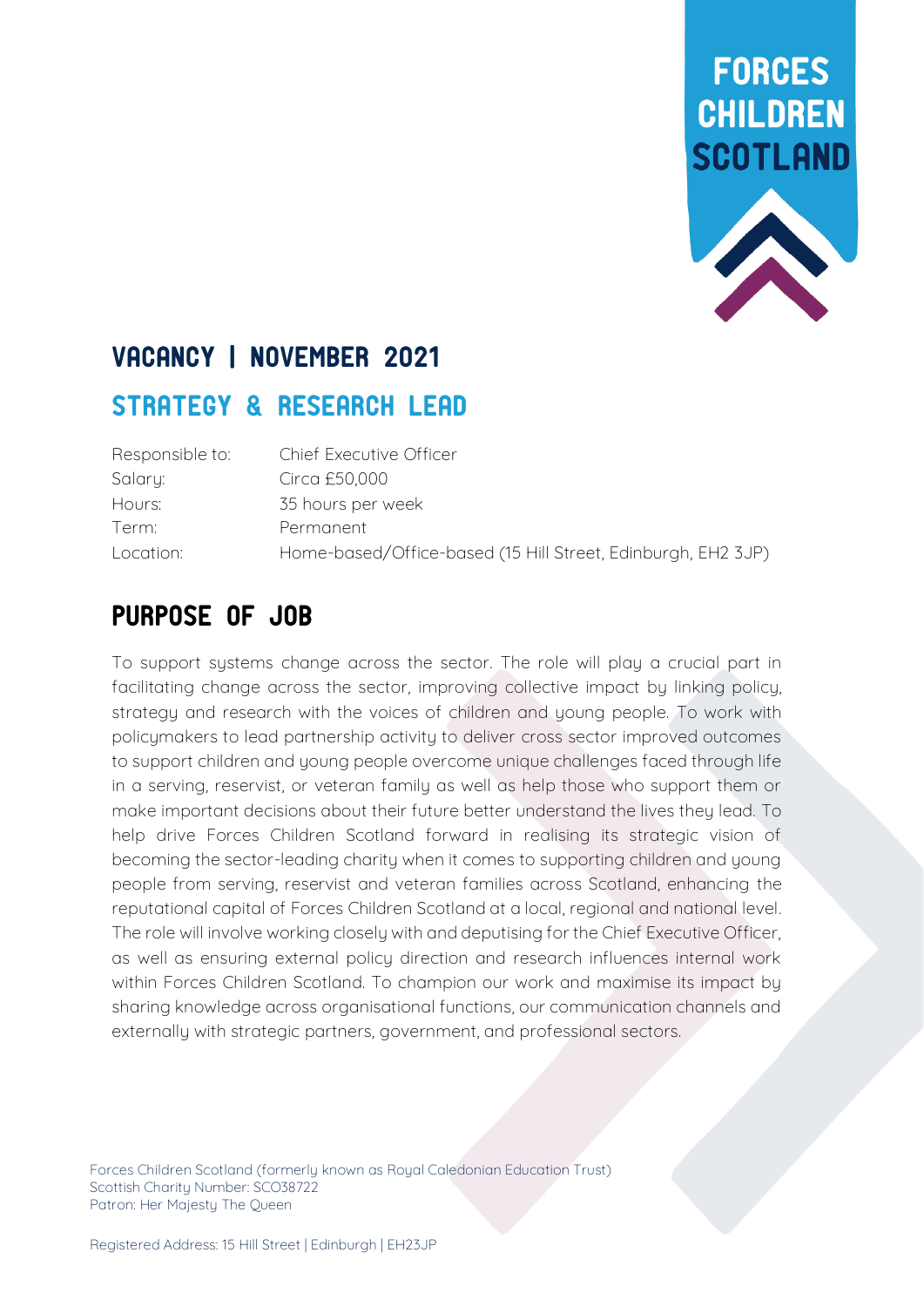

## Responsibilities and Duties

**External**

- To maintain strategic oversight of the policy agenda related to Armed Forces children, young people and families including for serving personnel, veterans, and reservists.
- To ensure Forces Children Scotland establishes and maintains a lead role in the sector, connecting policy and practice, encouraging third sector partnerships, and facilitating sector improvements.
- To work with government departments to support sector change, holding government departments to account if required.
- To review and analyse available data, influencing policy and practice as a result and drive recommendations forward across the sector.
- To contribute to the development of the evidence base and use this evidence base to influence change, with due regard to the Armed Forces Covenant and UNCRC.
- To develop, mobilise and deliver collaborative programmes of work with partners to achieve system wide improvements in health, education and wellbeing outcomes for Armed Forces children, young people and families.
- To work with partners across health, education, social care and the voluntary sector to improve transitions for families moving into and out of Scotland.
- To maintain oversight of good practice across the sector within the UK and beyond to ensure best practice is promoted and developed in Scotland.
- To co-ordinate delivery of evidence-based sector wide initiatives.
- To build networks and partnerships to achieve improved collective impact across the sector.
- To establish research links and ensure participation in and commissioning of relevant research.
- To work with partners across organisational boundaries to facilitate change.
- To ensure activity results in tangible improvements in the experiences of Armed Forces children, young people, and families.

Forces Children Scotland (formerly known as Royal Caledonian Education Trust) Scottish Charitu Number: SCO38722 Patron: Her Majesty The Queen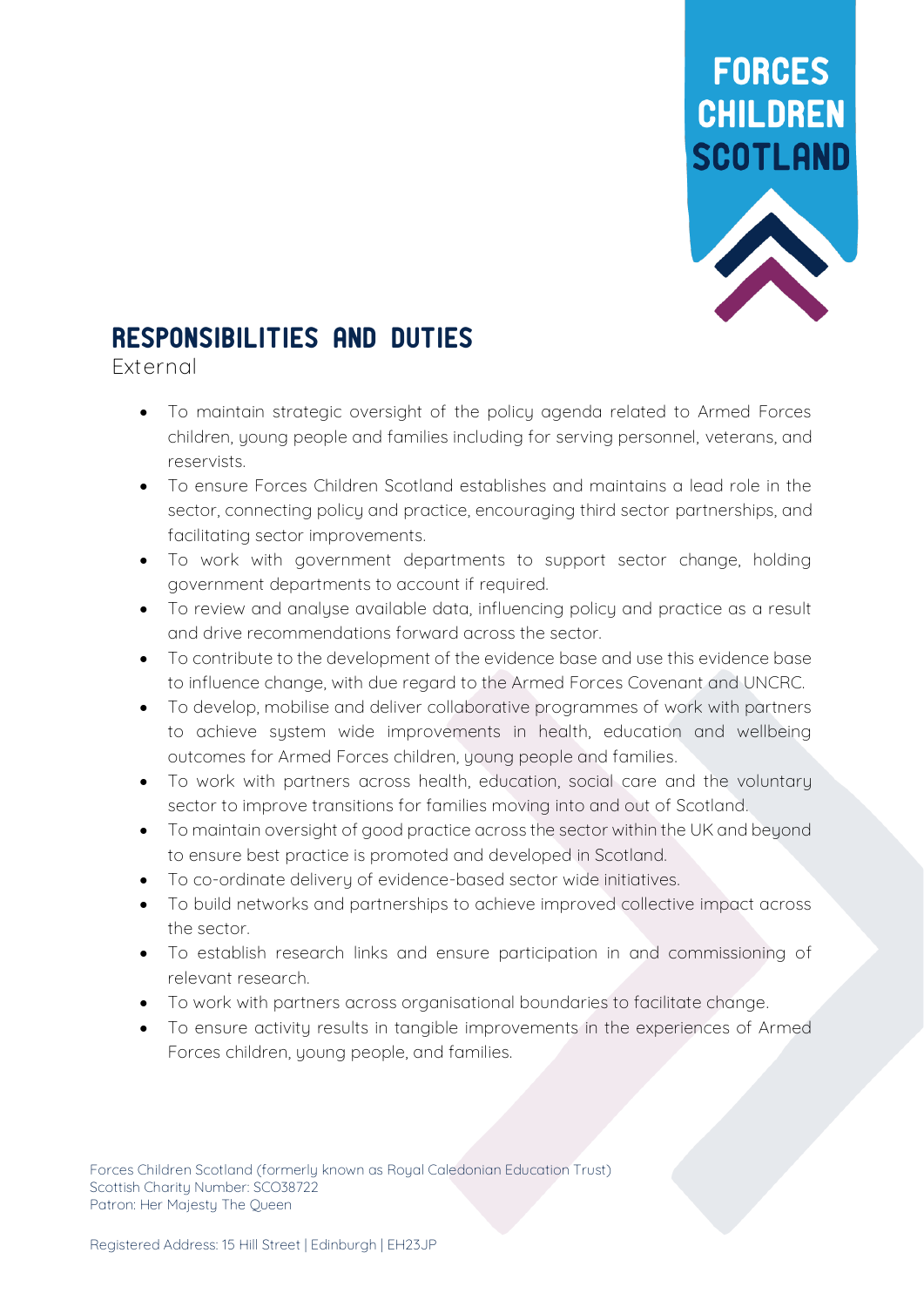

#### **Internal**

- To deputise for the CEO as required.
- To ensure external policy direction and research influences internal work and internal work contributes to and influences policy direction and research.
- To ensure maximum impact of internal work is achieved through sharing of knowledge across organisational functions.
- To work alongside the Forces Children Scotland Children and Young People's Participation Manager to ensure a coproduction approach underpins all new work.
- To work alongside the Forces Children Scotland Marketing, Communications and Development Manager to ensure our work is promoted externally.
- To work with Forces Children Scotland's Marketing, Communications and Development Manager to secure additional funding for new service delivery models and research.
- To ensure any externally funded activity is monitored and evaluated and achieves desired outcomes.
- To provide supervision and support to staff.
- To have an understanding of and comply with Forces Children Scotland's procedures for promoting and safeguarding the welfare of children and vulnerable adults.
- To identify any other opportunities to develop Forces Children Scotland services to achieve our ambition.
- To undertake any other relevant duties as requested by the CEO.

## PERSON SPECIFICATION

**Skills and Experience**

**Essential** 

- Professional qualification to post graduate level and background in a relevant field, such as health, education, social care etc.
- Strong experience of facilitating sustems change across multiple sectors related to children and young people.

Forces Children Scotland (formerly known as Royal Caledonian Education Trust) Scottish Charity Number: SCO38722 Patron: Her Majesty The Queen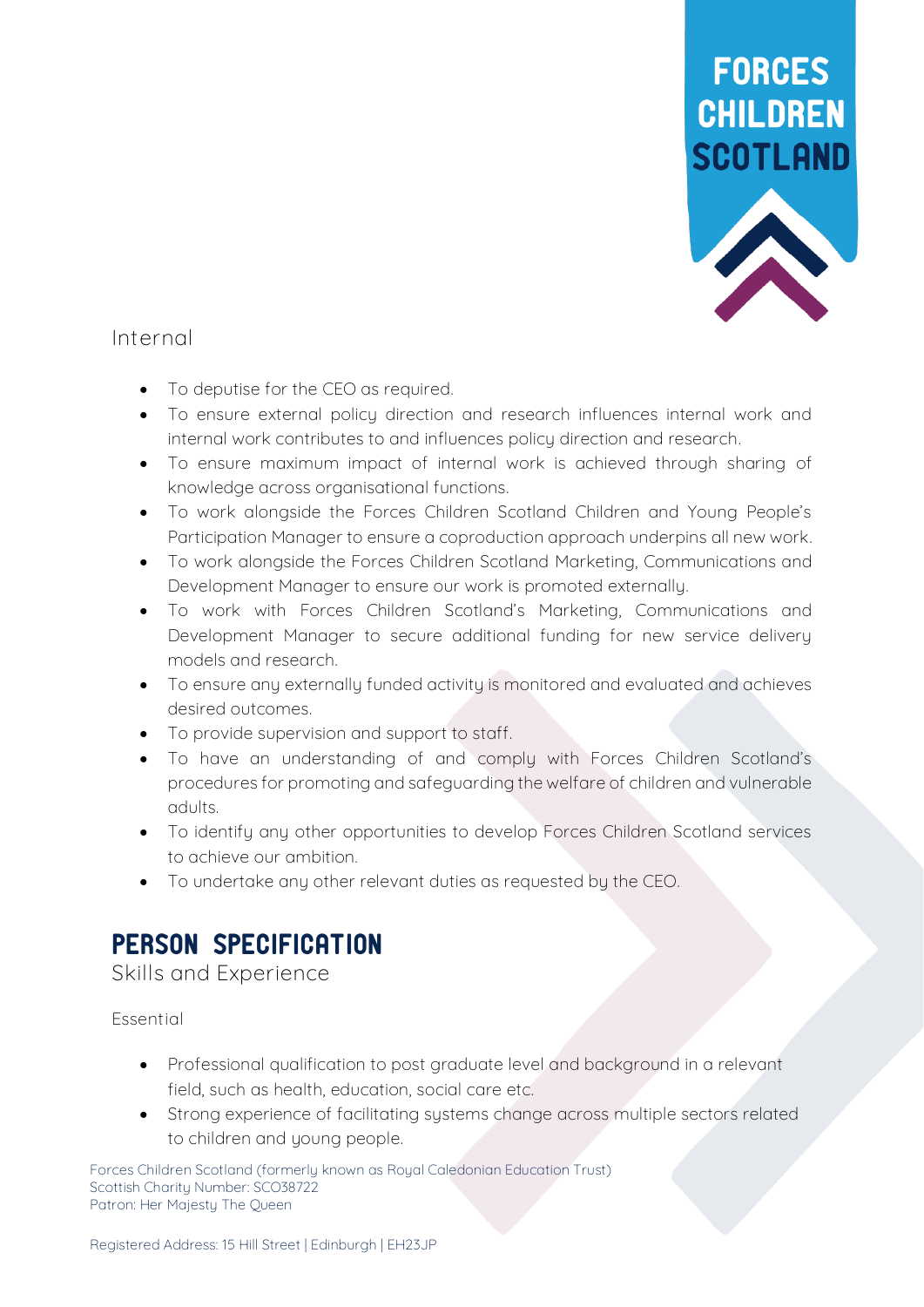

- Experience of establishing and leading cross sector partnerships.
- Experience of translating strategy and policy into practice, based on research evidence including data analysis and voices of lived experience.
- Experience of leading sector change.
- A minimum of 8 years' experience in working with children and young people in a multi-agency capacity.
- Experience of staff and service management.
- Strong breadth of experience in the field of mental health and wellbeing, including an understanding of the current research/evidence base.
- Strong breadth of experience in the field of education, including an understanding of the current research/evidence base.
- Understanding and experience of coproducing new service delivery models with partners.
- Experience of working with and influencing Scottish and/or UK Government and policu.
- Experience of working with academic establishments across the UK and beyond and in commissioning and disseminating research.
- Experience of developing practice from research.
- Understanding of the issues affecting Armed Forces children, young people and families.
- Experience of working within a child protection framework.
- Strong organisational skills.
- Excellent interpersonal skills.
- Solid IT skills (Word, Excel, PowerPoint, Access, Outlook).
- Ability to work effectively within a small team, using own initiative, prioritise and organise own workload.
- An awareness of social media and experience of its use.

#### **Desirable**

- Relevant masters level qualification.
- Experience of working in the Armed Forces Children's sector.
- Strong understanding of the Scottish education sector.

Forces Children Scotland (formerly known as Royal Caledonian Education Trust) Scottish Charity Number: SCO38722 Patron: Her Majesty The Queen